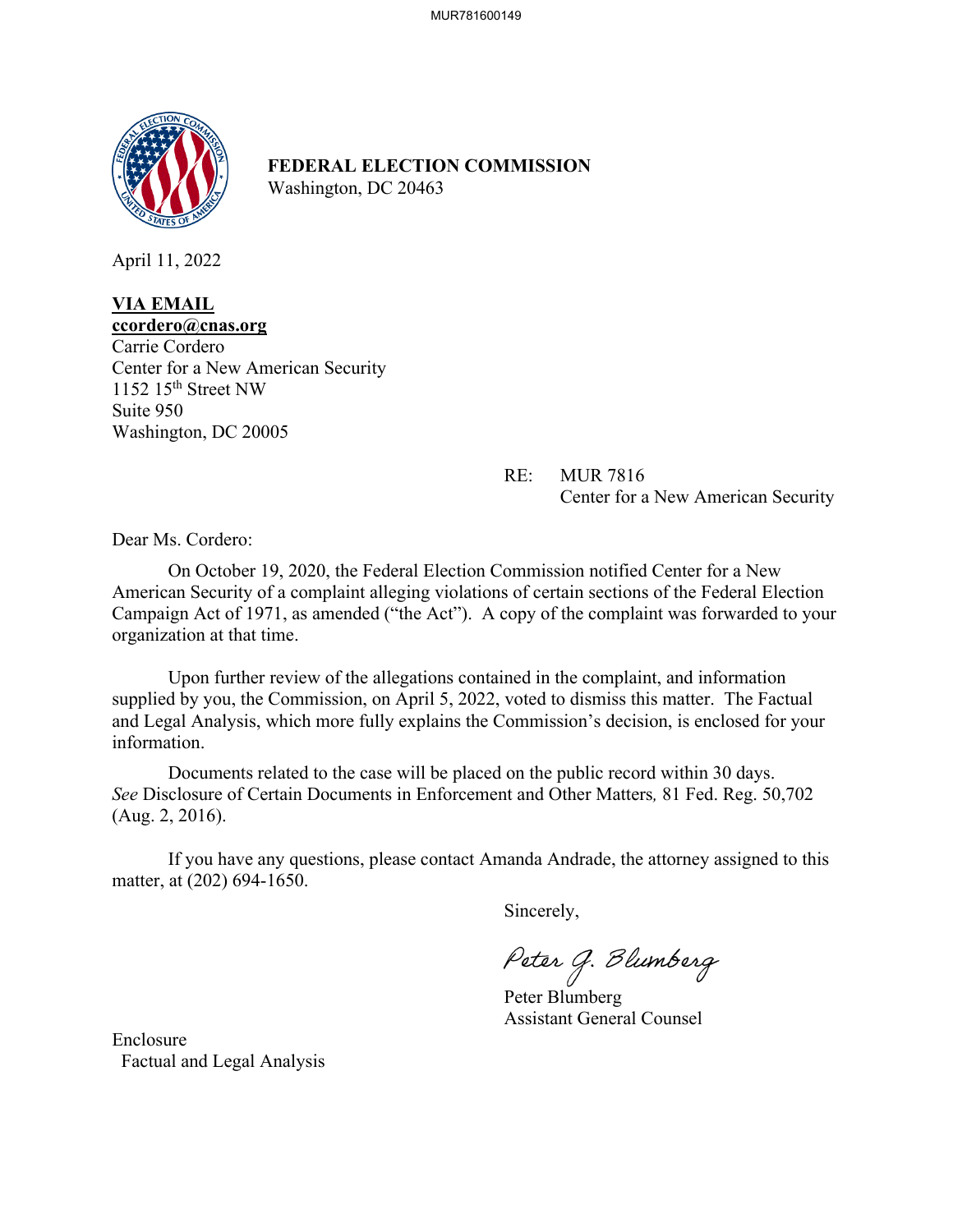| $\mathbf{1}$                                                   | FEDERAL ELECTION COMMISSION                                                                                                                                                                                                                            |  |  |  |  |  |
|----------------------------------------------------------------|--------------------------------------------------------------------------------------------------------------------------------------------------------------------------------------------------------------------------------------------------------|--|--|--|--|--|
| $\overline{2}$<br>$\overline{\mathbf{3}}$                      | FACTUAL AND LEGAL ANALYSIS                                                                                                                                                                                                                             |  |  |  |  |  |
| $\overline{4}$<br>5<br>6<br>7<br>$\, 8$<br>9<br>10<br>11<br>12 | <b>RESPONDENT:</b><br>Daniel Feehan<br><b>MUR</b> : 7816<br>Friends of Dan Feehan and Meghan<br>Maes in her official capacity as treasurer<br>Leadership for Educational Equity<br>New Politics Leadership Academy<br>Center for New American Security |  |  |  |  |  |
| 13<br>14                                                       | <b>INTRODUCTION</b><br>I.                                                                                                                                                                                                                              |  |  |  |  |  |
| 15                                                             | The Complaint alleges that congressional candidate Daniel Feehan and his authorized                                                                                                                                                                    |  |  |  |  |  |
| 16                                                             | committee received prohibited contributions from Feehan's employers in the form of excessive                                                                                                                                                           |  |  |  |  |  |
| 17                                                             | compensation for the purpose of supporting his campaign. <sup>1</sup> Respondents Feehan, Friends of Dan                                                                                                                                               |  |  |  |  |  |
| 18                                                             | Feehan and Meghan Maes in her official capacity as treasurer (the "Committee"), and the                                                                                                                                                                |  |  |  |  |  |
| 19                                                             | organizations that employed Feehan — Leadership for Educational Equity ("LEE"), New                                                                                                                                                                    |  |  |  |  |  |
| 20                                                             | Politics Leadership Academy ("NPLA"), and Center for New American Security ("CNAS") —                                                                                                                                                                  |  |  |  |  |  |
| 21                                                             | deny the allegations, claiming that Feehan was paid for <i>bona fide</i> services rendered. Because the                                                                                                                                                |  |  |  |  |  |
| 22                                                             | available information does not raise a reasonable inference that the payments to Feehan were                                                                                                                                                           |  |  |  |  |  |
| 23                                                             | impermissible under Commission regulations governing compensation from candidate                                                                                                                                                                       |  |  |  |  |  |
| 24                                                             | employment, the Commission dismisses the allegations that Feehan's compensation constituted                                                                                                                                                            |  |  |  |  |  |
| 25                                                             | prohibited contributions in violation of 52 U.S.C. § 30118(a).                                                                                                                                                                                         |  |  |  |  |  |

<span id="page-1-0"></span><sup>&</sup>lt;sup>1</sup> The Complaint also appears to allege that Feehan publicly misrepresented his employment in a debate and that one of the organizations that employed him hired only Democrats despite purporting to be non-partisan. As neither of these allegations implicate the Act, this Report does not discuss them further.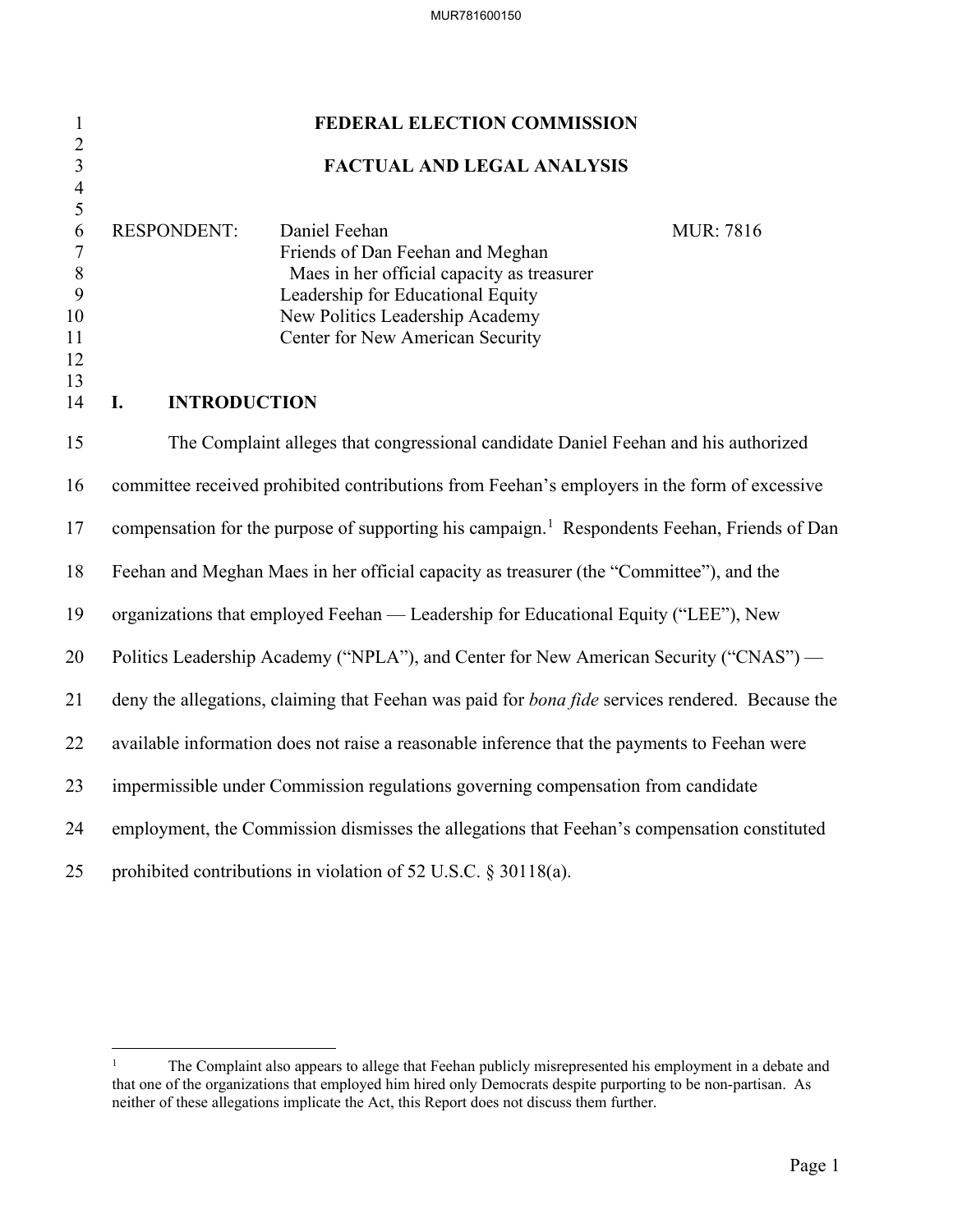MUR 7816 (Daniel Feehan, *et al.*) Factual & Legal Analysis Page 2 of 11

## 1 **II. FACTUAL BACKGROUND**

2 On July 1, 2017, Feehan filed his Statement of Candidacy for U.S. Congress in the First 3 District of Minnesota and designated the Committee as his principal campaign committee.<sup>[2](#page-2-0)</sup> 4 Feehan lost the November 2018 election and subsequently declared his candidacy for the 2020 5 election on October 1, 2019, again naming the Committee as his principal campaign committee.<sup>[3](#page-2-1)</sup> 6 The Complaint alleges that Feehan's financial disclosure reports filed with the House of 7 Representatives show that between 2017 and 2019, Feehan was paid over \$475,000 to run for 8 Congress by several entities.<sup>[4](#page-2-2)</sup> In particular, the Complaint argues that Feehan was paid "an 9 extraordinary \$184,000" from August 13 through December 31, 2018 by LEE and NPLA.<sup>[5](#page-2-3)</sup> The 10 Complaint also attaches a copy of Feehan's financial disclosure reports showing a payment of 11 \$55,412 from CNAS in 2018.<sup>[6](#page-2-4)</sup> 12 The Response from Feehan and the Committee argues that the Complaint's attached 13 financial disclosure report was an erroneous filing overstating Feehan's income, and that it was

14 amended prior to the filing of the Complaint.<sup>[7](#page-2-5)</sup> All of the Respondents assert that Feehan's

<span id="page-2-0"></span><sup>2</sup> Daniel Feehan, Statement of Candidacy (July 1, 2017).

<span id="page-2-1"></span><sup>3</sup> Daniel Feehan, Statement of Candidacy (Oct. 1, 2019).

<span id="page-2-2"></span><sup>4</sup> Compl. at 1 (Oct. 9, 2020).

<span id="page-2-3"></span><sup>5</sup> *Id.*

<span id="page-2-4"></span><sup>6</sup> *Id*. at Attach 2.

<span id="page-2-5"></span><sup>7</sup> Resp. of Feehan and Friends of Dan Feehan at 1 (Nov. 9, 2020) [hereinafter "Feehan Resp."]. Feehan amended his financial disclosures on September 28, 2020. *See id.* at Attach; Office of the Clerk, U.S. House of Representatives, Am. Financial Disclosure Report of Daniel Feehan (Sept. 28, 2020), [https://disclosures](https://disclosures-clerk.house.gov/public_disc/financial-pdfs/2019/10039145.pdf)[clerk.house.gov/public\\_disc/financial-pdfs/2019/10039145.pdf.](https://disclosures-clerk.house.gov/public_disc/financial-pdfs/2019/10039145.pdf) On the same day that Feehan amended his financial disclosures, the Complainant submitted a Complaint with the Commission that did not meet the statutory requirements. Complainant submitted a proper complaint on October 9, 2020. There is no explanation in the Complaint or the Responses for this synchronous timing, although it appears the Complainant, Feehan's opponent in the 2018 and 2020 general election, raised the compensation issue during the campaign. *See, e.g.*, Trey Mewes, *Accusations Fly at Feehan-Hagedorn Debate*, MANAKOTA FREE PRESS (Sept. 27, 2020), [https://www.mankatofreepress.com/news/local\\_news/accusations-fly-at-feehan-hagedorn-debate/article\\_fc6d99ac-](https://www.mankatofreepress.com/news/local_news/accusations-fly-at-feehan-hagedorn-debate/article_fc6d99ac-010c-11eb-a75f-f306a20172d0.html)[010c-11eb-a75f-f306a20172d0.html](https://www.mankatofreepress.com/news/local_news/accusations-fly-at-feehan-hagedorn-debate/article_fc6d99ac-010c-11eb-a75f-f306a20172d0.html) ("Hagedorn claimed Feehan has been paid \$500,000 by organizations tied to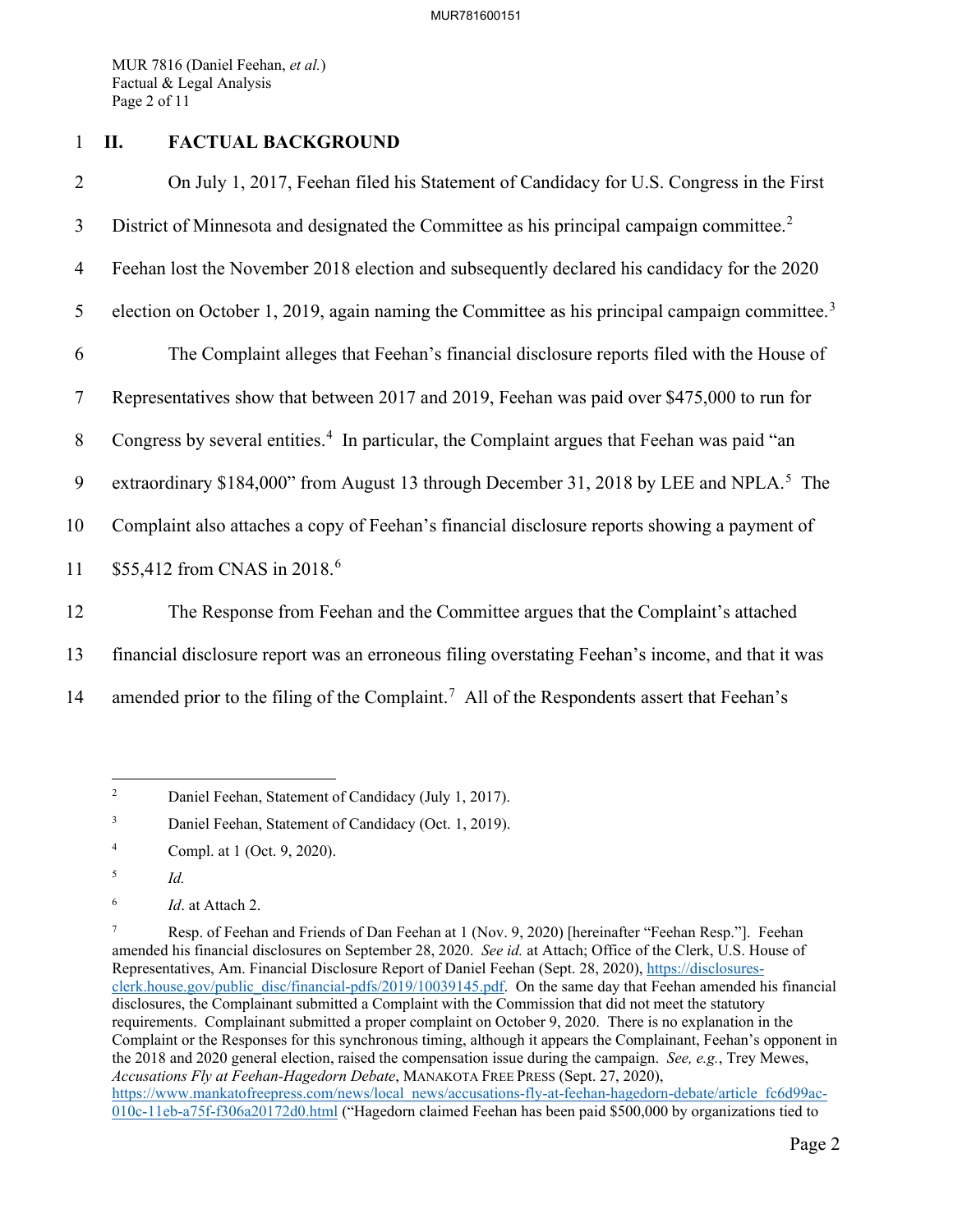MUR 7816 (Daniel Feehan, *et al.*) Factual & Legal Analysis Page 3 of 11

| $\mathbf{1}$   | compensation was for <i>bona fide</i> services that were independent of his campaign. <sup>8</sup> In support,  |
|----------------|-----------------------------------------------------------------------------------------------------------------|
| $\overline{2}$ | Feehan submitted an affidavit describing his work for LEE, NPLA, and CNAS on his financial                      |
| 3              | disclosures. The three employers each submitted responses as well, all asserting that Feehan was                |
| $\overline{4}$ | paid for services that were independent of his campaign, describing Feehan's work for the                       |
| 5              | organization, and explaining why he was well suited to the position.                                            |
| 6              | Specifically, LEE states that it is a "nonprofit leadership development organization                            |
| $\tau$         | inspiring and supporting a network of civic leaders to end the injustice of educational inequity." <sup>9</sup> |
| 8              | LEE asserts that it first hired Feehan as an independent contractor in May 2017 — two months                    |
| 9              | before he announced his plan to run for Congress — and his work was completed by the end of                     |
| 10             | $201710$ According to LEE, Feehan was one of nearly 150 contractors or vendors the                              |
| 11             | organization retained, and his project, implementing a leadership development program for                       |
| 12             | veterans, was particularly well suited for Feehan, who previously served as Acting Assistant                    |
| 13             | Secretary of Defense and was a former member of the military himself. <sup>11</sup> LEE did not employ          |
| 14             | Feehan in 2018 but retained him again as a "temporary employee" from May 1, 2019, to                            |
| 15             | September 30, 2019 — a time during which Feehan was not a candidate. LEE argues that it paid                    |
| 16             | Feehan what it thought his services were worth, <sup>12</sup> and apparently paid \$50,000 for the work he      |
| 17             | did in 2017 and \$120,000 for the work he did in 2019. <sup>13</sup>                                            |

Democratic operatives during the past two years to run for Congress rather than doing work for those organizations.").

<span id="page-3-0"></span><sup>8</sup> *See* Feehan Resp. at 3; Resp. of LEE at 3-5 (Nov. 17, 2020); Resp. of NPLA at 3 (Jan. 5, 2021); Resp. of CNAS at 1-2 (Feb. 3, 2021).

<span id="page-3-1"></span><sup>9</sup> Resp. of LEE at 3.

<span id="page-3-2"></span><sup>10</sup> *Id*. at 5.

<span id="page-3-3"></span> $11$  *Id.* 

<span id="page-3-4"></span><sup>12</sup> *Id*.

<span id="page-3-5"></span><sup>13</sup> Feehan Financial Disclosure (Nov. 28, 2017); Am. Feehan Financial Disclosure (Sept. 28, 2020).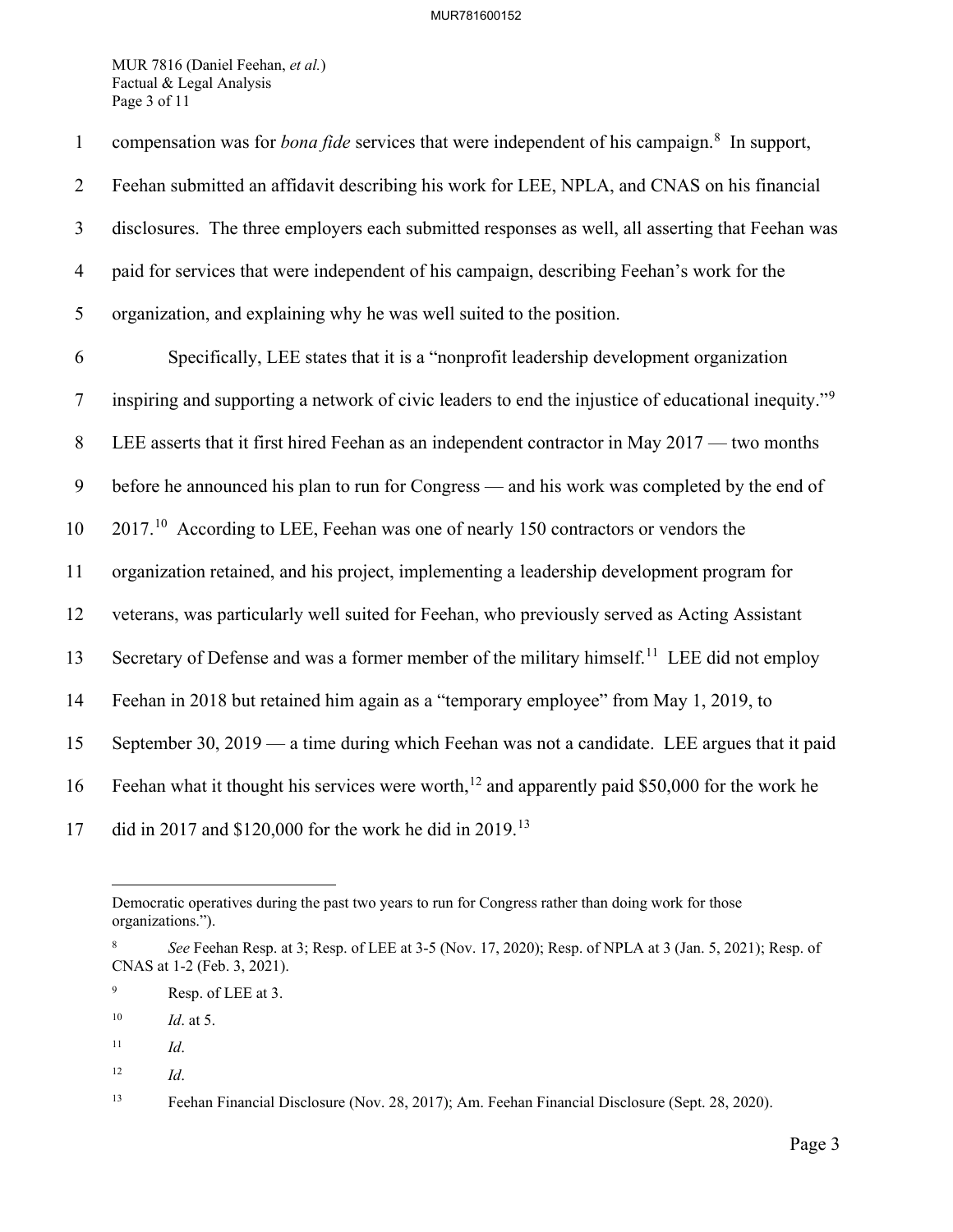MUR 7816 (Daniel Feehan, *et al.*) Factual & Legal Analysis Page 4 of 11

| $\mathbf{1}$   | NPLA states that it is a charitable corporation organized under Section $501(c)(3)$ of the                 |
|----------------|------------------------------------------------------------------------------------------------------------|
| $\overline{2}$ | Internal Revenue Code and is thus prohibited from engaging in any partisan intervention. <sup>14</sup>     |
| 3              | NPLA states that it "recruits military veterans and national service alumni to run for public              |
| $\overline{4}$ | office" regardless of party affiliation and that Feehan worked as a fellow under an established            |
| 5              | fellowship program. <sup>15</sup> According to NPLA, Feehan's fellowship ran from December 2018 to         |
| 6              | September 30, 2019, <sup>16</sup> which, according to his 2020 Statement of Candidacy, is entirely outside |
| $\tau$         | the time during which Feehan was a candidate. The organization described Feehan's work                     |
| 8              | during the fellowship as consisting of a research project on the "urban-rural" divide using his            |
| 9              | experience as a congressional candidate, leading trainings, and participating in weekly                    |
| 10             | sessions. <sup>17</sup> NPLA submitted the "Welcome Letter" given to all fellows setting forth the         |
| 11             | responsibilities of the position, including a timeline for developing research projects and a              |
| 12             | scheduled conference at which fellows would be expected to present their research. <sup>18</sup> The       |
| 13             | stipend for the entire fellowship appears to have been \$64,000 (\$8,500 in 2018 and \$55,500 in           |
| 14             | $2019$ . <sup>19</sup>                                                                                     |
| 15             | Finally CNAS describes itself as "a non-profit research and policy institution $^{220}$ It                 |

Finally, CNAS describes itself as "a non-profit research and policy institution."[20](#page-4-6) 15 It 16 appears CNAS is organized as a charitable corporation under Section  $501(c)(3)$  of the Internal 17 Revenue Code<sup>[21](#page-4-7)</sup> and thereby prohibited from political activity. According to its Response,

<span id="page-4-0"></span><sup>&</sup>lt;sup>14</sup> Resp. of NPLA at 2; NPLA, IRS Form 990 for FY 2019.

<span id="page-4-1"></span><sup>&</sup>lt;sup>15</sup> Resp. of NPLA at 1-3.

<span id="page-4-2"></span><sup>16</sup> *Id*. at 3-4.

<span id="page-4-3"></span><sup>17</sup> *Id*. at 4.

<span id="page-4-4"></span><sup>18</sup> *Id*. at Attach.

<span id="page-4-5"></span><sup>&</sup>lt;sup>19</sup> *Id.* at 3. Feehan reported that NPLA paid him \$9,000 in 2018, a discrepancy of \$500.

<span id="page-4-6"></span><sup>20</sup> Resp. of CNAS at 1.

<span id="page-4-7"></span><sup>21</sup> CNAS, IRS Form 990 for FY 2019.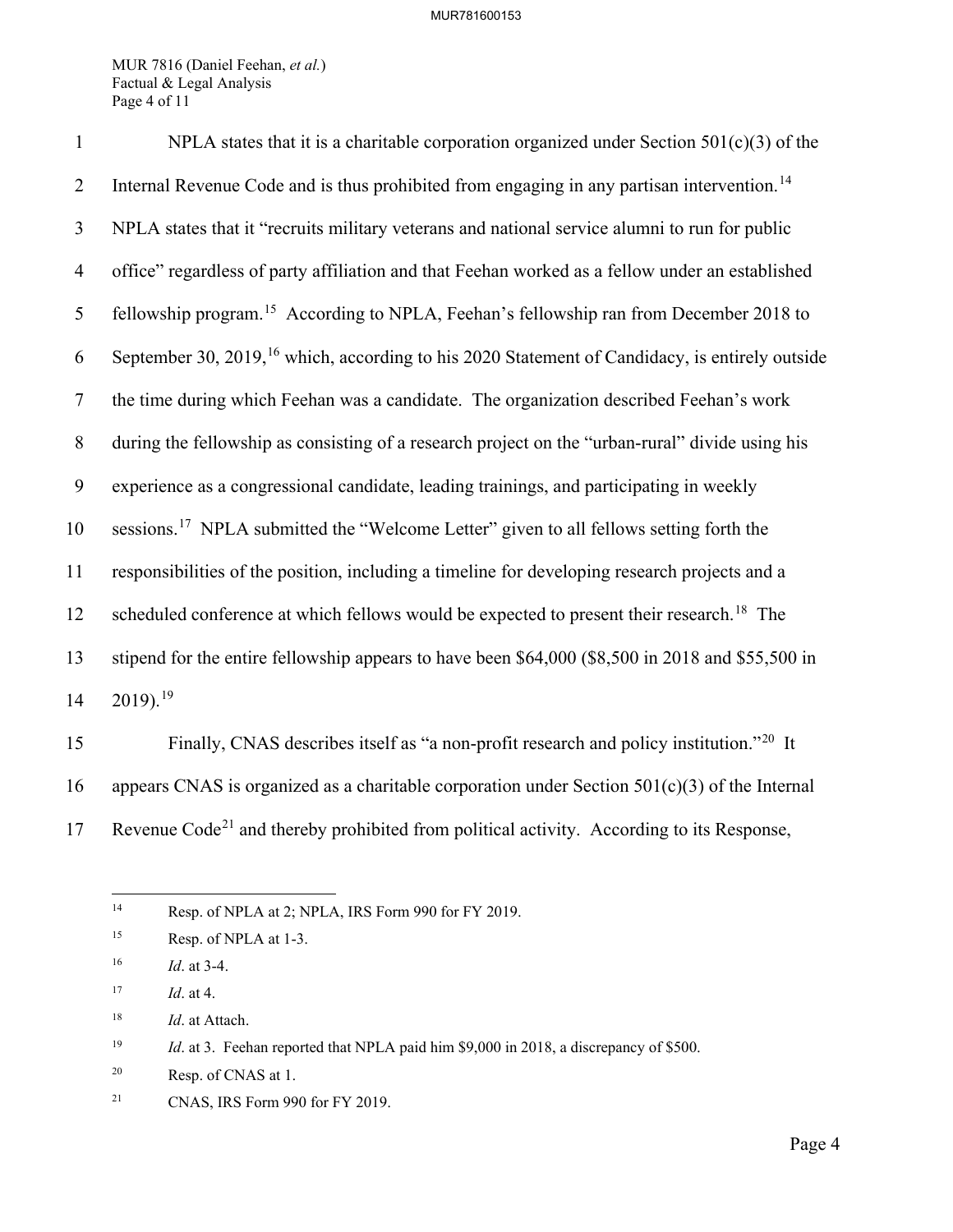MUR 7816 (Daniel Feehan, *et al.*) Factual & Legal Analysis Page 5 of 11

- 1 CNAS engaged Feehan as an adjunct senior fellow in "late 2017" based on a research and
- 2 writing proposal "that was solely in connection with his subject matter expertise relevant to the
- 3 CNAS Military, Veterans & Society program."<sup>[22](#page-5-0)</sup> CNAS states that Feehan's professional
- 4 experience included having served as Principal Deputy Assistant Secretary of Defense as well as
- 5 a number of other positions in the military, and that based on this experience, Feehan drafted a
- 6 book proposal "suitable for pursuing a publication opportunity."<sup>[23](#page-5-1)</sup> CNAS paid Feehan \$7,916 in
- 7 2017,<sup>24</sup> \$55,412 in 2018,<sup>[25](#page-5-3)</sup> and nothing in 2019.<sup>[26](#page-5-4)</sup>
- 8 In total, Feehan's amended financial disclosures show the following income from these
- 9 employers during the time period implicated by the Complaint: $27$

| Employer              | 2017            | 2018           | 2019            |
|-----------------------|-----------------|----------------|-----------------|
| LEE                   | $$50,000^{28}$$ |                | $$120,000^{29}$ |
| <b>CNAS</b>           | $$7,916^{30}$   | $$55,412^{31}$ |                 |
| <b>NPLA</b>           |                 | $$9,000^{32}$  | $$55,500^{33}$  |
| <b>Subtotal</b>       | \$57,916        | \$64,412       | \$175,500       |
| Total for Three Years |                 |                | \$297,828       |

<span id="page-5-2"></span>24 Feehan Financial Disclosure (Aug. 13, 2018).

- <span id="page-5-7"></span>29 Am. Feehan Financial Disclosure (Sept. 28, 2020).
- <span id="page-5-8"></span>30 Feehan Financial Disclosure (Aug. 13, 2018).

<span id="page-5-11"></span>33 *Id*.

<span id="page-5-0"></span><sup>22</sup> Resp. of CNAS at 1-2.

<span id="page-5-1"></span><sup>23</sup> *Id*. at 2.

<span id="page-5-3"></span><sup>25</sup> *Id*.

<span id="page-5-4"></span><sup>26</sup> Am. Feehan Financial Disclosure (Sept. 28, 2020).

<span id="page-5-5"></span><sup>&</sup>lt;sup>27</sup> Feehan disclosed compensation from two additional sources under \$1,000 each and explained the work he did for those groups. *See* Feehan Resp. at Attach (Declaration of Dan Feehan). As this Office has not named those organizations as Respondents, they are not included in this chart.

<span id="page-5-6"></span><sup>28</sup> Feehan Financial Disclosure (Nov. 28, 2017).

<span id="page-5-9"></span><sup>31</sup> *Id*.

<span id="page-5-10"></span><sup>32</sup> Am. Feehan Financial Disclosure (Sept. 28, 2020).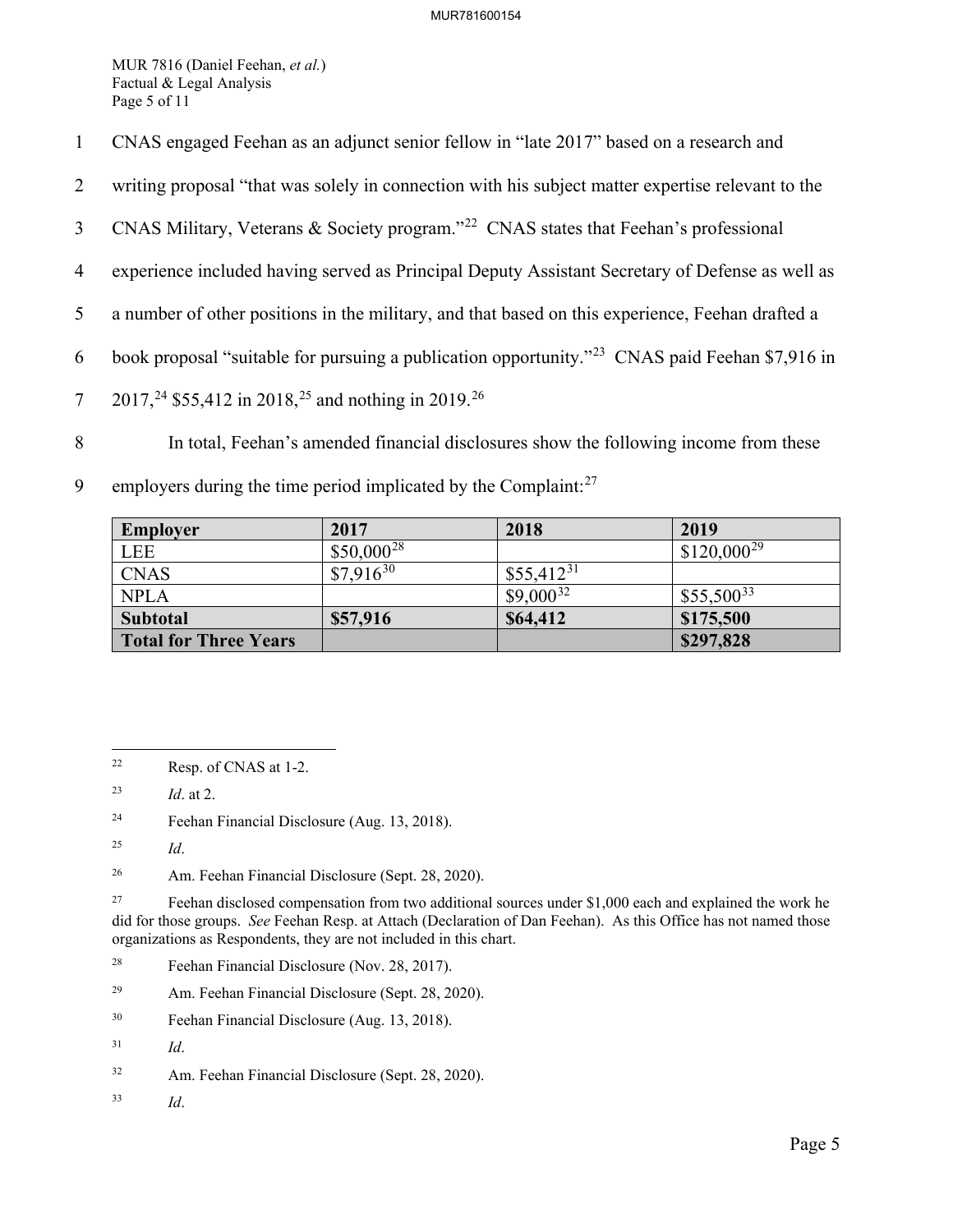MUR 7816 (Daniel Feehan, *et al.*) Factual & Legal Analysis Page 6 of 11

- 1 According to his amended filings, Feehan's income during this three-year period was just under
- 2 \$300,000 substantially less than the \$475,000 reported in the Complaint. Below is a chart
- 3 comparing material portions of the two filings.

| Employer    | <b>Original Filing</b>                        |                                              | <b>Amended Filing</b>           |                                              |
|-------------|-----------------------------------------------|----------------------------------------------|---------------------------------|----------------------------------------------|
|             | Aug. 14, 2018-<br>Dec. 31, 2018 <sup>34</sup> | Jan. 1, 2019-<br>Oct. 31, 2019 <sup>35</sup> | Aug. 14, 2018-<br>Dec. 31, 2018 | Jan. 1, 2019-<br>Dec. 31, 2019 <sup>36</sup> |
| LEE         | \$120,000                                     | \$120,000                                    | $- -$                           | \$120,000                                    |
| <b>CNAS</b> | --                                            |                                              | --                              |                                              |
| <b>NPLA</b> | \$64,000                                      | \$55,500                                     | \$9,000                         | \$55,500                                     |
| Subtotal    | \$184,000                                     | \$175,500                                    | \$9,000                         | \$175,500                                    |

4 There are two adjustments of note during this period. The first is that Feehan's original filing

5 reported that he received \$120,000 from LEE in both 2018 and 2019, while his amended filing

6 reports receiving this amount only in 2019.<sup>37</sup> This adjustment is consistent with the Responses

7 from both LEE and Feehan, which state that Feehan did not receive any compensation from LEE

8 in 2018. The second adjustment is that Feehan originally reported his 2018 salary from NPLA as

9 \$64,000, which appears to be roughly his total compensation from the entire fellowship rather

- 10 than the \$9,000 he allegedly received in 2018.<sup>[38](#page-6-4)</sup> This adjustment is likewise consistent with the
- 11 Response from NPLA.<sup>[39](#page-6-5)</sup> As a result, in the specific period highlighted by the Complaint –

<span id="page-6-0"></span><sup>&</sup>lt;sup>34</sup> The amounts in this column are reported in Feehan's 2019 Financial Disclosure as "amount preceding" year." Feehan filed a 2018 financial disclosure report on August 13, 2018, that did not report this activity. The Complaint therefore infers that these payments occurred in the four-and-a-half months between August 14, 2018 and the end of 2018.

<span id="page-6-1"></span><sup>35</sup> Feehan's original 2019 Financial Disclosure was filed on October 31, 2019.

<span id="page-6-2"></span><sup>&</sup>lt;sup>36</sup> Feehan's Amended 2019 Financial Disclosure was filed on September 28, 2020, and the Commission therefore infers that it covers the entire year 2019. It does not, however, report any new income not previously reported.

<span id="page-6-3"></span><sup>37</sup> *Compare* Compl., Attach (Feehan Financial Disclosure (Oct. 31, 2019)), *with* Am. Feehan Financial Disclosure (Sept. 28, 2020).

<span id="page-6-4"></span><sup>38</sup> *Compare* Compl., Attach (Feehan Financial Disclosure (Oct. 31, 2019)), *with* Am. Feehan Financial Disclosure (Sept. 28, 2020).

<span id="page-6-5"></span><sup>39</sup> Resp. of NPLA at 3.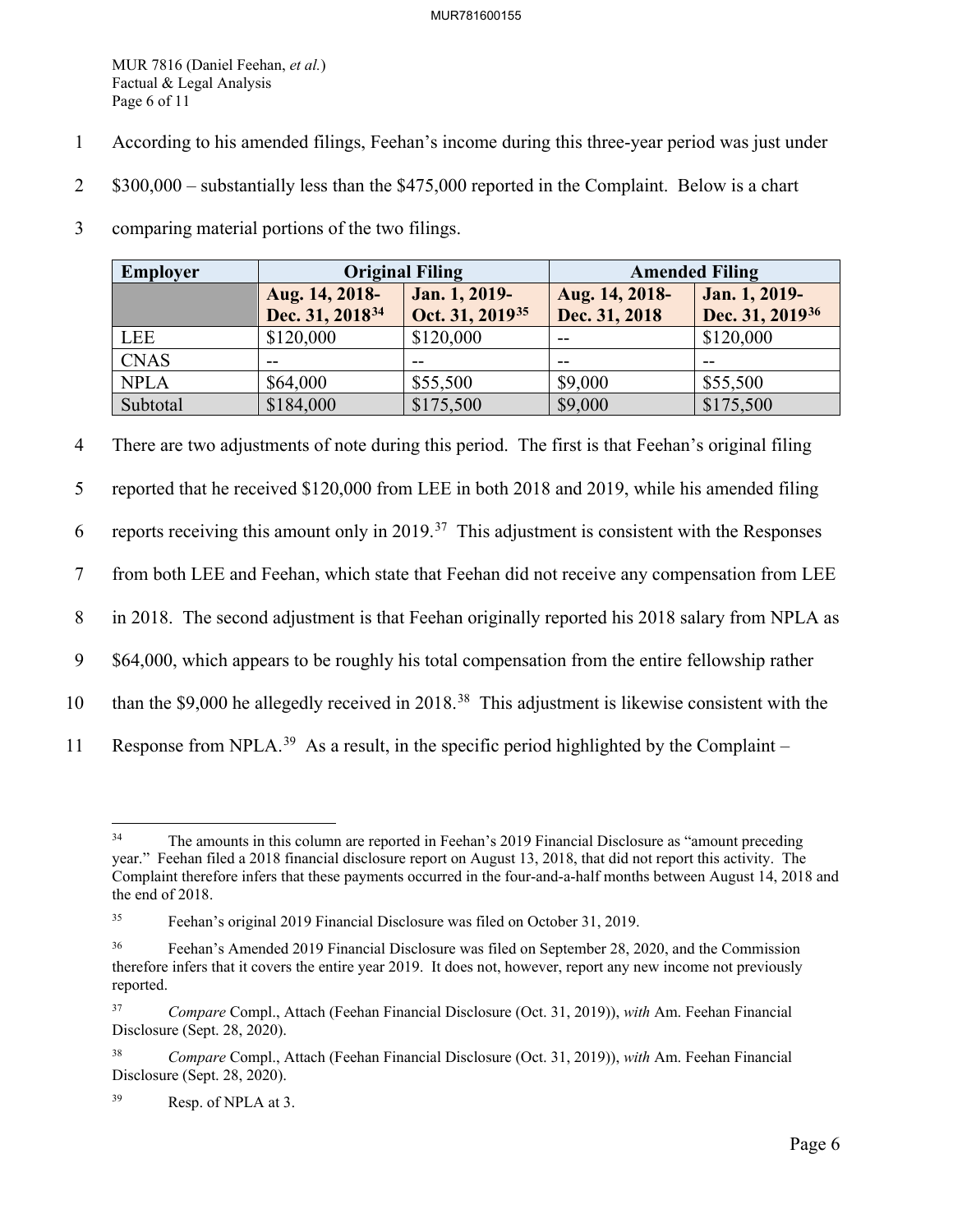MUR 7816 (Daniel Feehan, *et al.*) Factual & Legal Analysis Page 7 of 11

1 August 13, 2018, through the end of 2018 – Feehan's amended financial disclosure shows that he 2 made \$9,000 rather than \$184,000.

## 3 **III. LEGAL ANALYSIS**

4 Corporations are prohibited from making contributions to federal candidates or their 5 authorized committees, and candidates and authorized committees are prohibited from 6 knowingly receiving or accepting such contributions.<sup>[40](#page-7-0)</sup> Under Section 30118 of the Act, the 7 term "contribution" includes "any gift, loan, advance, or deposit of money or anything of value 8 made by any person for the purpose of influencing any election for Federal office," and "any 9 direct or indirect payment, distribution, loan, advance, deposit, or gift of money, or any services, 10 or anything of value . . . to any candidate, campaign committee, or political party or 11 organization," in connection with any election to any Federal office. $41$ 12 Under 11 C.F.R. § 113.1(g)(6)(iii), payments of "compensation" to a candidate "shall be 13 considered contributions" from the payor to the candidate unless: (A) The compensation results 14 from *bona fide* employment that is genuinely independent of the candidacy; (B) The 15 compensation is exclusively in consideration of services provided by the employee as part of this 16 employment; and (C) The compensation does not exceed the amount of compensation which 17 would be paid to any other similarly qualified person for the same work over the same period of 18 time.<sup>[42](#page-7-2)</sup> In numerous advisory opinions, the Commission has concluded that compensation made

<span id="page-7-0"></span><sup>40 52</sup> U.S.C. § 30118(a); 11 C.F.R. § 114.2(a), (b)(1).

<span id="page-7-1"></span><sup>41 52</sup> U.S.C. § 30118(b)(2); 11 C.F.R. § 114.2(b)(1).

<span id="page-7-2"></span><sup>42 11</sup> C.F.R.  $\S$  113.1(g)(6)(iii).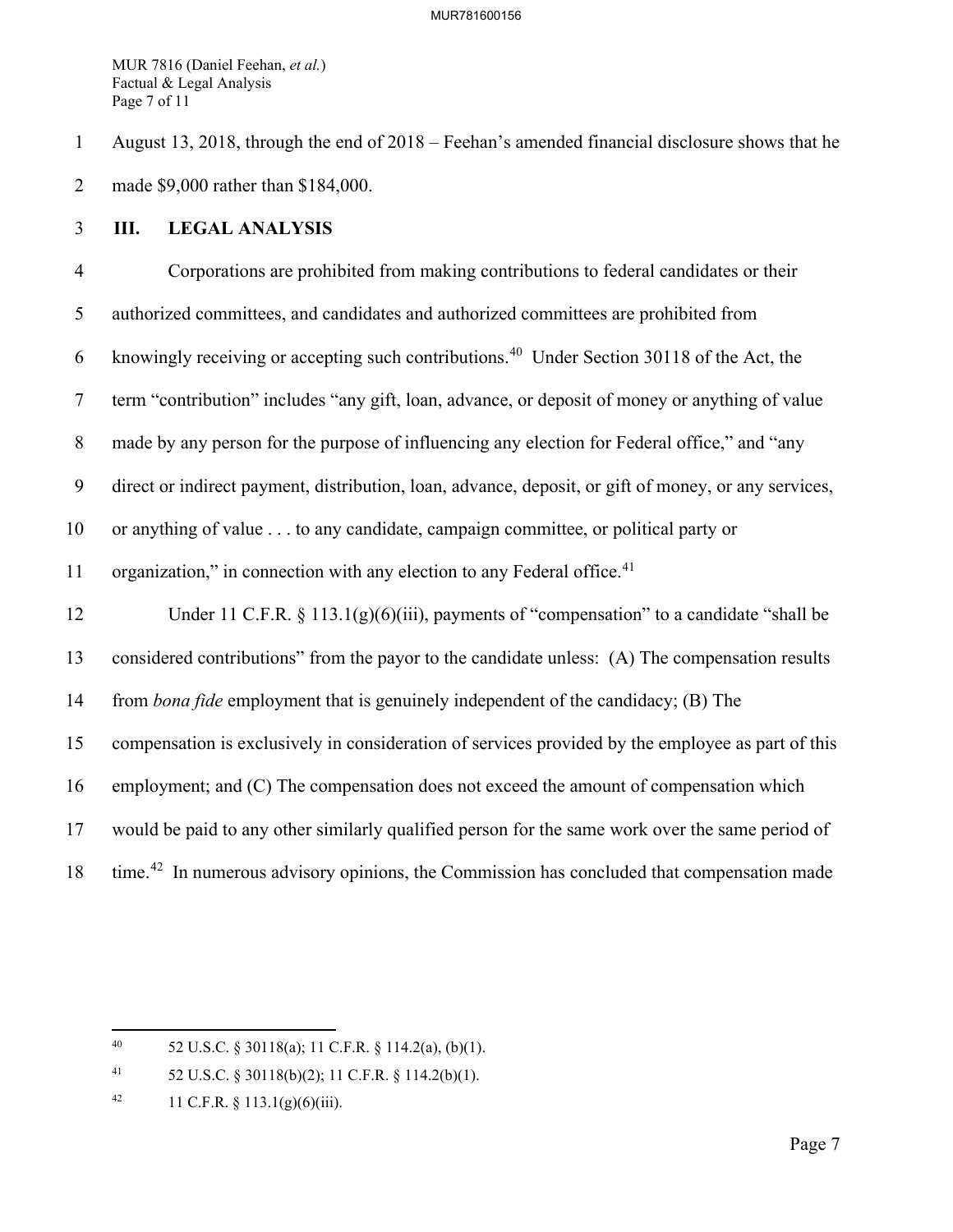MUR 7816 (Daniel Feehan, *et al.*) Factual & Legal Analysis Page 8 of 11

1 by third parties to candidates did not constitute contributions because the payments in question 2 satisfied the requirements at Section  $113.1(g)(6)(iii)$ .<sup>[43](#page-8-0)</sup>

3 Here, the available information does not indicate that Feehan's compensation should be 4 considered a prohibited corporate contribution. First, as to whether the compensation results 5 from *bona fide* employment that is genuinely independent of his candidacy, the information in 6 the record indicates that it likely was. With respect to his compensation from LEE, Feehan 7 began working for LEE approximately two months before he declared his candidacy in 2017 and 8 his work was completed in 2017, roughly a year before the election. Feehan did not work for 9 LEE at all in 2018. Accordingly, the timing of his work does not suggest that Feehan's 10 employment with LEE was dependent on his candidacy. Further, LEE argues that Feehan was 11 particularly well-qualified to work at the organization developing a leadership program for 12 veterans based on his own leadership experience in the military.<sup>[44](#page-8-1)</sup> CNAS retained Feehan after 13 he declared his candidacy but argues that Feehan was especially well suited to be a fellow in the 14 organization's "Military, Veterans & Society program" based on his experience serving in high-15 level military positions and a specific research proposal he drafted.<sup>[45](#page-8-2)</sup> Although it does not 16 appear that Feehan was a candidate at all during his employment with NPLA, the organization 17 similarly argues that Feehan was well qualified for its fellowship program, which focuses on 18 recruiting former political candidates who served in the military to "publish, speak, advocate,

<span id="page-8-0"></span><sup>43</sup> *See* Advisory Opinion 2013-03 (Bilbray-Kohn) (applying Section 113.1(g)(6)(iii) to determine whether compensation paid to candidate would be contribution); Advisory Opinion 2011-27 (New Mexico Voices for Children) (same); Advisory Opinion 2006-13 (Spivack) (same); Advisory Opinion 2004-17 (Klein) (same); Advisory Opinion 2004-08 (American Sugar Cane League) (same).

<span id="page-8-1"></span><sup>44</sup> Resp. of LEE at 4-5.

<span id="page-8-2"></span><sup>45</sup> Resp. of CNAS at 1-2.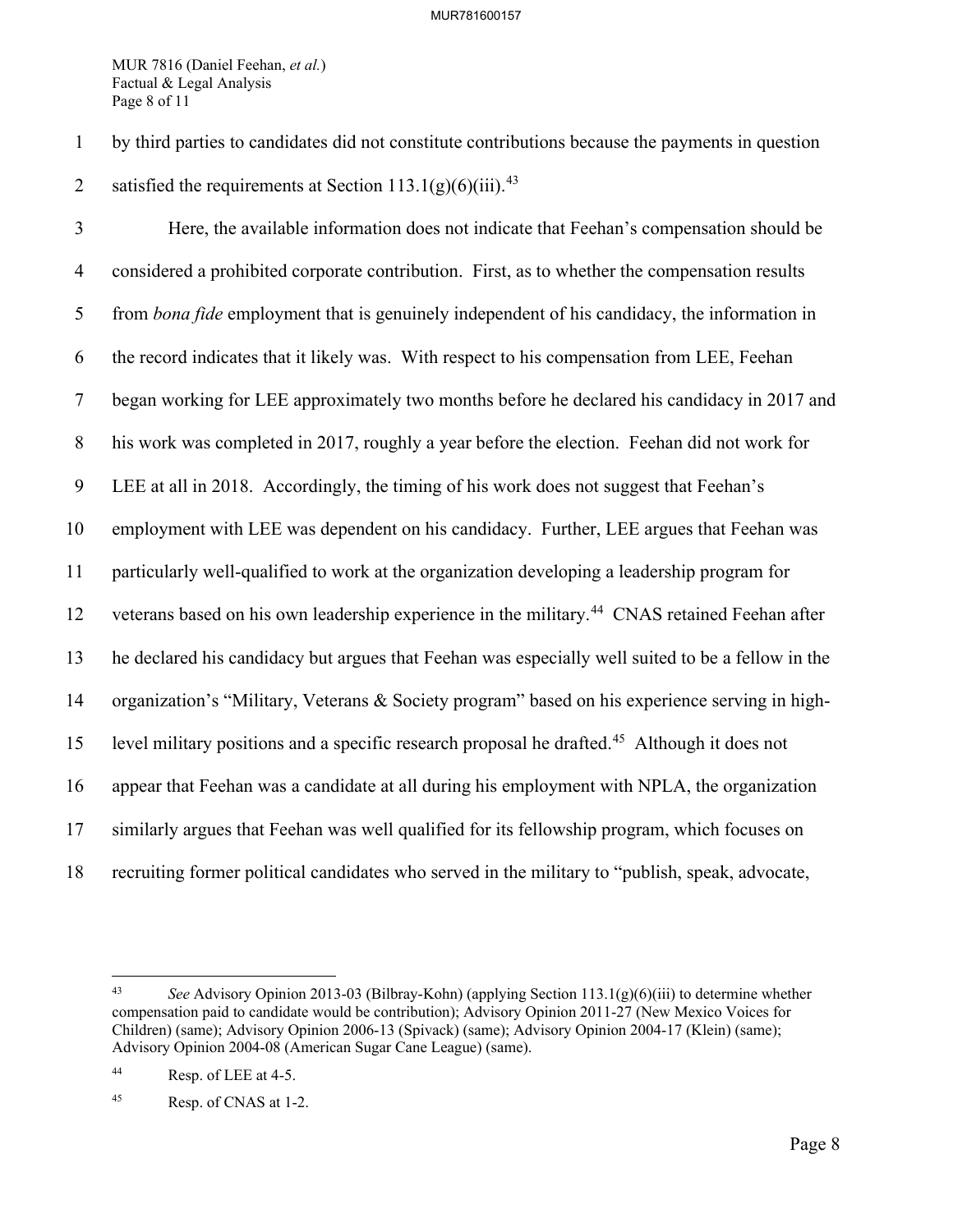MUR 7816 (Daniel Feehan, *et al.*) Factual & Legal Analysis Page 9 of 11

1 and conduct policy research . . . [and] help recruit more servant leaders to participate in the

2 political process." $46$ 

3 The Commission has previously approved similar arrangements where an apparently 4 well-qualified candidate served as a consultant. In Advisory Opinion 2013-03 (Bilbray Kohn), 5 for example, the Commission found that a candidate's consulting arrangement was *bona fide* and 6 independent, where the candidate quit her job as Executive Director of a non-profit "in 7 anticipation of her potential candidacy," and was re-hired by the same non-profit as a part-time 8 consultant. The Commission concluded that the non-profit had genuine reasons for hiring the 9 candidate as a consultant independent of her campaign, including her expertise, her experience, 10 and the difficulty of finding a replacement.<sup>[47](#page-9-1)</sup> Similarly, the record here suggests that all three 11 organizations had legitimate reasons for hiring Feehan based on his experience and expertise. 12 As to the second element, whether the compensation is exclusively in consideration of 13 services provided by the employee as part of this employment, it appears that Feehan was paid 14 only for services rendered. All three employers argue that Feehan was compensated exclusively 15 for the services he provided, and Feehan submitted a detailed affidavit attesting to his work. For 16 LEE, both the organization and Feehan maintain that he worked to implement a leadership 17 program for veterans. For NPLA, it appears he fulfilled the criteria for serving as a fellow by 18 conducting a research project geared to his expertise and participating in various calls and 19 events. And for CNAS, it appears he completed work as a fellow by performing research 20 relevant to the organization's mission. The Complaint does not make any allegation that Feehan

<span id="page-9-0"></span><sup>46</sup> Resp. of NPLA at 3.

<span id="page-9-1"></span><sup>47</sup> Advisory Opinion 2013-03 (Bilbray-Kohn) at 5; *see also* Advisory Opinion 2004-17 (Klein) (finding that a candidate's part-time consulting services for a law firm, which began during her campaign, were genuinely independent of the campaign because the candidate was paid on an hourly basis for services rendered, and not for any campaign-related reason).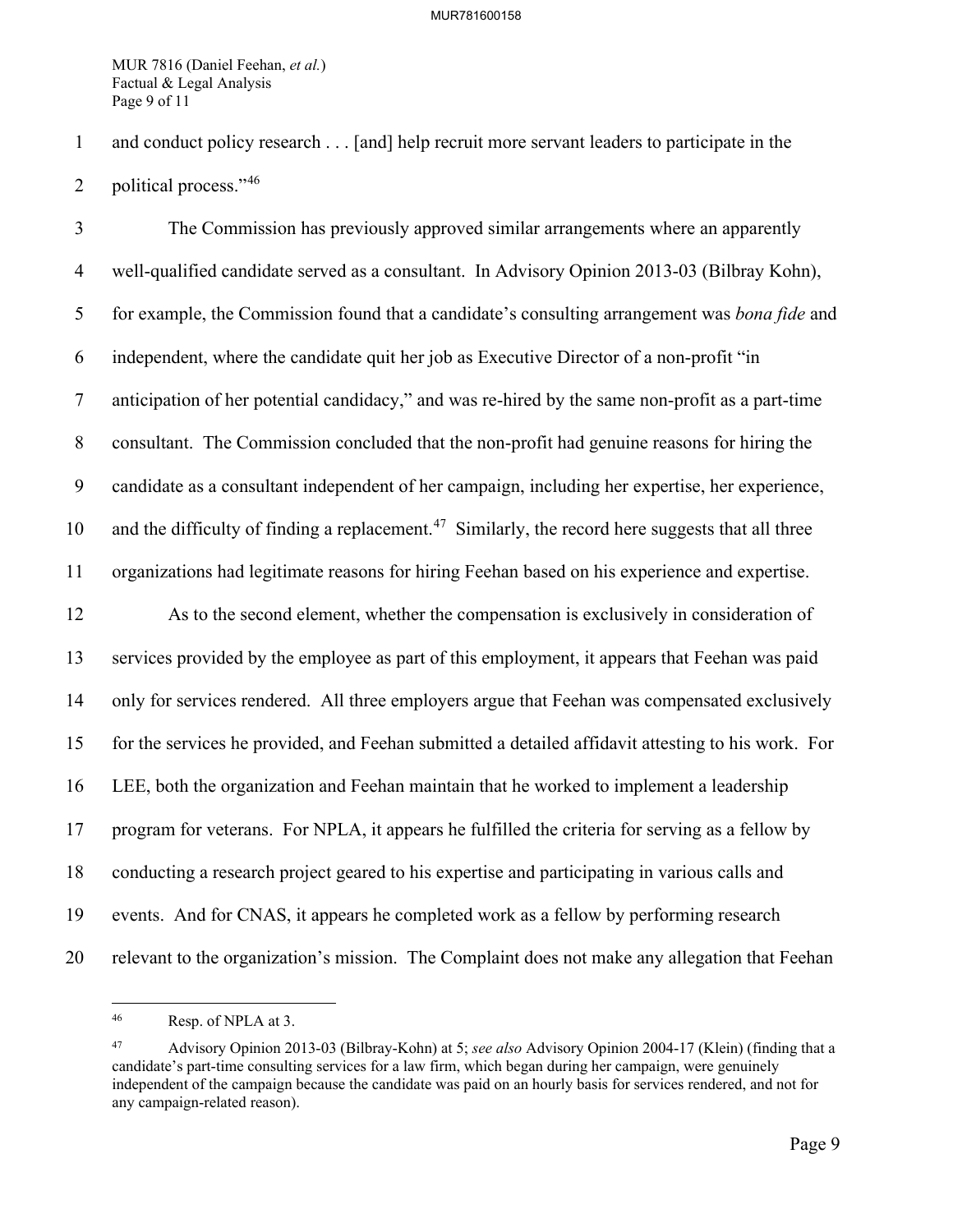MUR 7816 (Daniel Feehan, *et al.*) Factual & Legal Analysis Page 10 of 11

1 failed to provide the required services to any of these organizations, and there is no information 2 in the record to suggest that he did.

3 The allegations in the Complaint most directly implicate the third element — whether the 4 compensation paid to Feehan was excessive for his position. The Complaint's primary support 5 for its allegation is that Feehan was paid "an extraordinary \$184,000" in the four-and-a-half-6 month period between August 13, 2018, and December 31, 2018, which would mean Feehan was 7 paid \$271 per hour assuming he was working eight hours a day seven days a week in the midst 8 of a full-time campaign for Congress.<sup>[48](#page-10-0)</sup> The Complaint arrived at this figure based on Feehan's 9 original financial disclosures, as explained in the chart at the end of Section II. As noted above, 10 however, it does not appear that Feehan actually made \$184,000 during this period. Instead, 11 Feehan's amended filings indicate that he made only \$9,000 during this period. Moreover, this  $12$  \$9,000 appears to be compensation for work that began in December 2018,<sup>[49](#page-10-1)</sup> which was after the 13 election.

14 Although the Responses lack details that would have assisted the Commission in this 15 determination — such as copies of Feehan's written work products for these fellowships or other 16 records showing the value he provided to these organizations — there is not enough information 17 before the Commission to justify further action. In previous matters, the Commission has 18 generally accepted the representations of the employer that the compensation paid to a candidate 19 was not excessive for the position given the responsibilities of the employee,<sup>[50](#page-10-2)</sup> particularly in 20 cases such as this one where there is no information in the Complaint or public record to refute

<span id="page-10-0"></span><sup>48</sup> Compl. at 1.

<span id="page-10-1"></span><sup>49</sup> Resp. from NPLA at 3.

<span id="page-10-2"></span><sup>50</sup> *See, e.g.*, Advisory Opinion 2013-03 (Bilbray-Kohn) (finding salary of \$5,000 per month for 20 hours per week consulting not excessive).